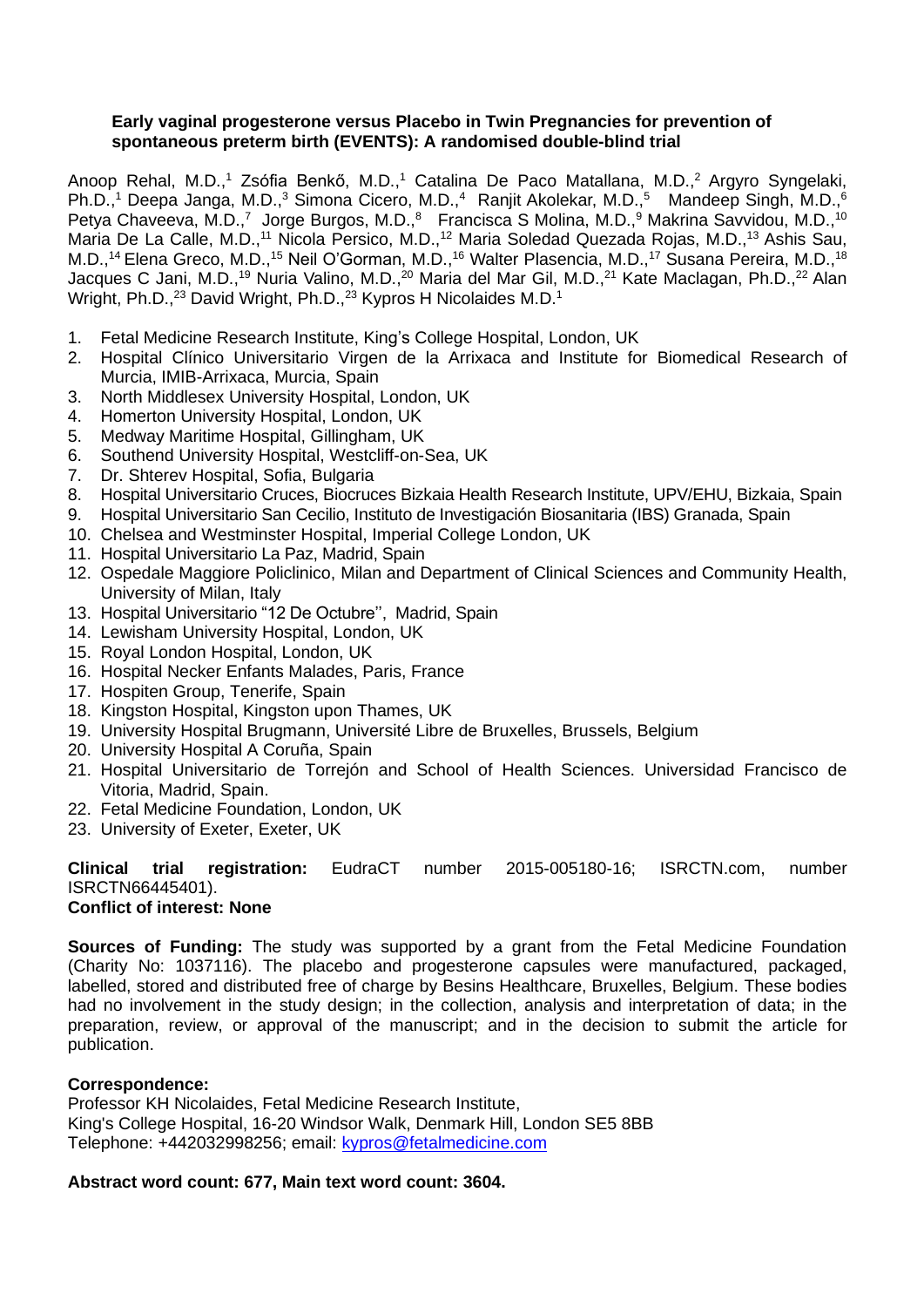## **CONDENSATION**

In women with twin pregnancies universal treatment with vaginal progesterone did not reduce the incidence of spontaneous birth between 24+0 and 33+6 weeks' gestation.

**Short version of article title:** Vaginal progesterone in unselected twin pregnancies.

# **AJOG AT A GLANCE**

- Randomized controlled trial testing the hypothesis that in women with twin pregnancies, vaginal progesterone at a dose of 600 mg per day from 11-14 until 34 weeks' gestation, as compared with placebo, would result in a significant reduction in the incidence of spontaneous preterm birth between 24<sup>+0</sup> and 33<sup>+6</sup> weeks.
- In women with twin pregnancies universal treatment with vaginal progesterone did not reduce the incidence of spontaneous birth between 24+0 and 33+6 weeks' gestation. Post hoc time to event analysis led to the suggestion that progesterone may reduce the risk of spontaneous birth <32 weeks in women with cervical length <30 mm and it may increase the risk for those with cervical length ≥30 mm.
- In women with twin pregnancies universal treatment with vaginal progesterone does not reduce the incidence of early spontaneous birth.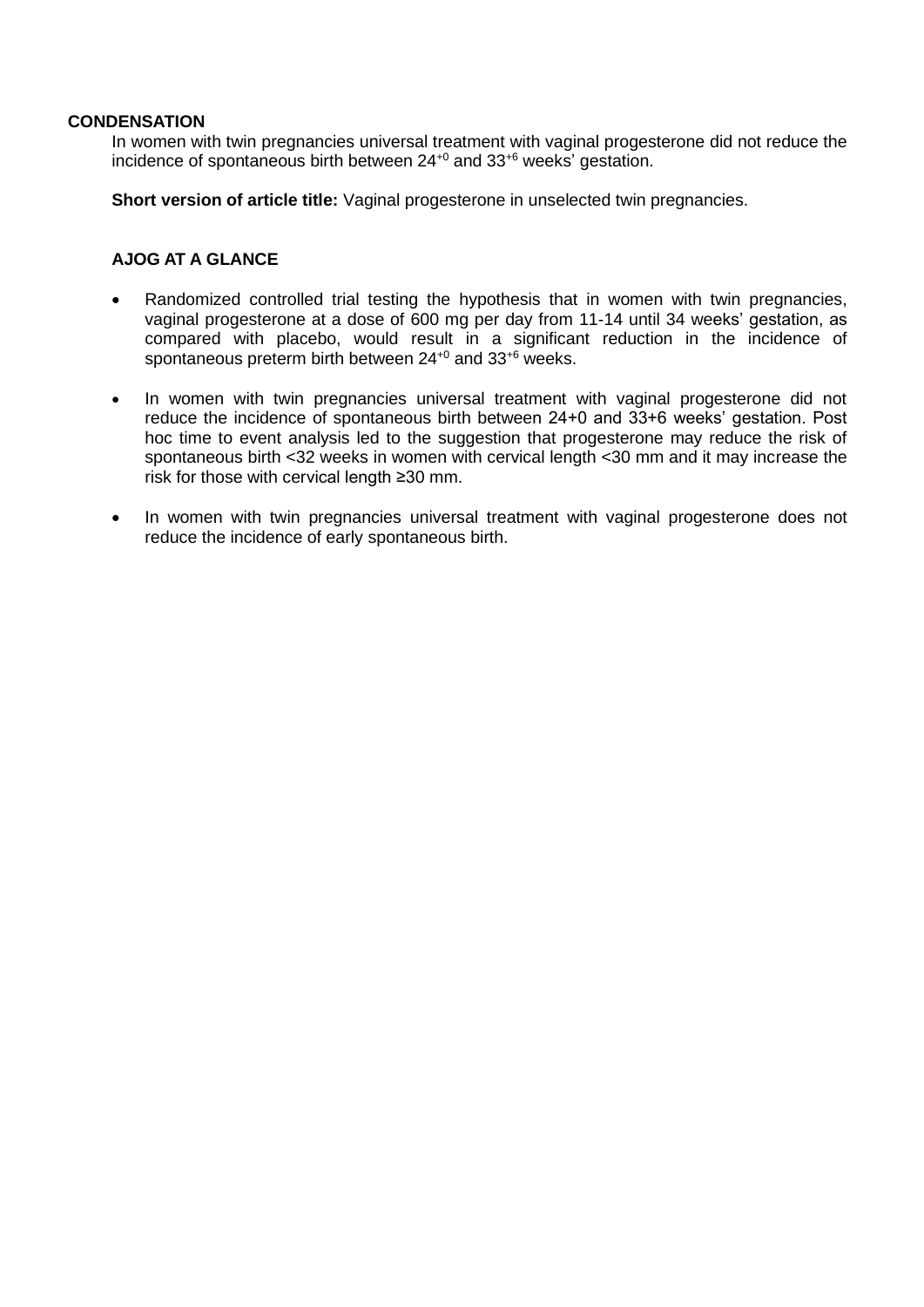## **ABSTRACT**

**Background:** In women with a singleton pregnancy and sonographic short cervix in midgestation, vaginal administration of progesterone reduces the risk of early preterm birth and improves neonatal outcomes, without any demonstrable deleterious effects on childhood neurodevelopment. In women with twin pregnancies the rate of spontaneous early preterm birth is 10-times higher than in singletons and in this respect all twins are at increased risk of preterm birth. However, six trials in unselected twin pregnancies reported that vaginal progesterone from mid-gestation had no significant effect on the incidence of early preterm birth. Such apparent lack of effectiveness of progesterone in twins may be due to inadequate dosage or treatment which is started too late in pregnancy.

**Objective:** The Early vaginal progesterone for the preVention of spontaneous prEterm birth iN TwinS: A randomized, placebo controlled, double-blinded trial (EVENTS) was designed to test the hypothesis that, among women with twin pregnancies, vaginal progesterone at a dose of 600 mg per day from 11-14 until 34 weeks' gestation, as compared with placebo, would result in a significant reduction in the incidence of spontaneous preterm birth between  $24^{+0}$  and  $33^{+6}$  weeks.

**Methods:** The trial was conducted at 22 hospitals in England, Spain, Bulgaria, Italy, Belgium and France. Women were randomly assigned in a 1:1 ratio, to receive either progesterone or placebo and in the random-sequence generation there was stratification according to participating center. Primary outcome was spontaneous birth between  $24^{+0}$  and  $33^{+6}$  weeks' gestation. Statistical analyses were performed on an intention-to-treat basis. Logistic regression analysis was used to determine the significance of difference in incidence of spontaneous birth between  $24^{+0}$  and  $33^{+6}$ weeks' gestation between the progesterone and placebo groups, adjusting for the effect of participating centre, chrorionicity, parity and method of conception. Prespecified tests of treatment interaction effects with chrorionicity, parity, method of conception, compliance and cervical length at recruitment were performed. A post hoc analysis using mixed effects Cox regression was used for further exploration of the effect of progesterone on preterm birth.

**Results:** We recruited 1,194 women between May 2017 and April 2019; 21 withdrew consent and 4 were lost to follow up, which left 582 in the progesterone group and 587 in the placebo group. Adherence was good, with reported intake of ≥80% of the required number of capsules in 81.4% of the participants. After excluding births before 24 weeks and indicated deliveries before 34 weeks, spontaneous birth between 24+0 and 33+6 weeks occurred in 10.4% (56/541) participants in the progesterone group and in 8.2% (44/538) in the placebo group (odds ratio in the progesterone group, adjusting for the effect of participating center, chrorionicity, parity and method of conception, 1.35; 95% CI 0.88 - 2.05; p=0.17). There was no evidence of interaction between the effects of treatment and chorionicity ( $p=0.28$ ), parity ( $p=0.35$ ) method of conception  $(p=0.56)$  and adherence  $(p=0.34)$ ; however, there was weak evidence of an interaction with cervical length (p=0.08) suggestive of harm to those with cervical length ≥30 mm (odds ratio 1.61, 95% CI 1.01-2.59) and potential benefit for those with cervical length <30 mm (odds ratio 0.56; 95% CI 0.20-1.60). There was no evidence of difference between the two treatment groups for stillbirth or neonatal death; neonatal complications; neonatal therapy; and poor fetal growth. In the progesterone group there were 1.4% (8/582) women and 1.9% (22/1,164) fetuses with at least one serious adverse event; the respective numbers for the placebo group were 1.2%  $(7/587)$  and  $3.2\%$   $(37/1,174)$  (p=0.80 and p=0.06, respectively). In the post hoc time to event analysis, miscarriage or spontaneous preterm birth between randomization and 31<sup>+6</sup> weeks' gestation was reduced in the progesterone group relative to the placebo group (hazard ratio 0.23, 95% CI 0.08 - 0.69).

**Conclusions:** In women with twin pregnancies universal treatment with vaginal progesterone did not reduce the incidence of spontaneous birth between 24<sup>+0</sup> and 33<sup>+6</sup> weeks' gestation. Post hoc time to event analysis led to the suggestion that progesterone may reduce the risk of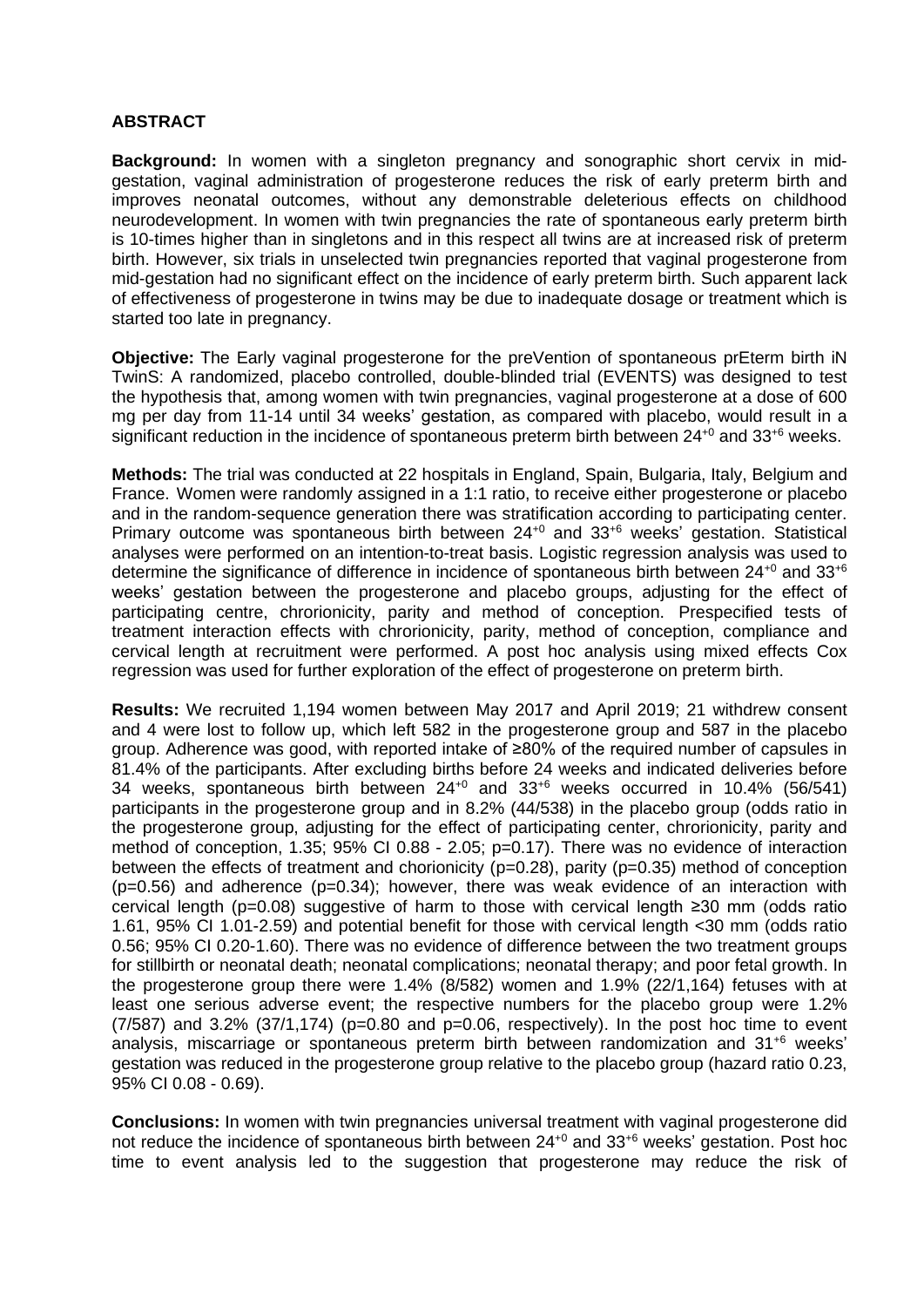spontaneous birth <32 weeks in women with cervical length <30 mm and it may increase the risk for those with cervical length ≥30 mm.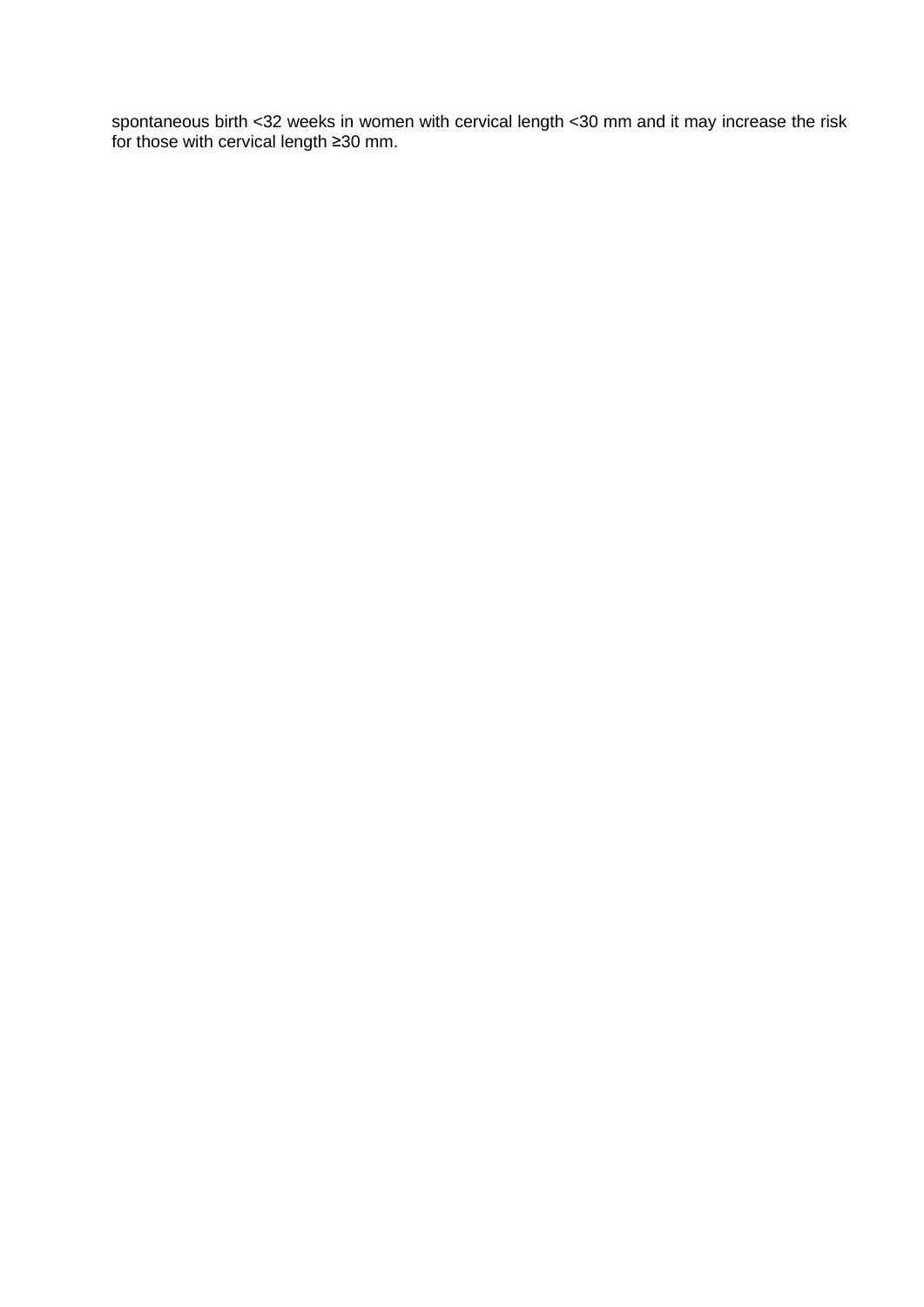## **INTRODUCTION**

Preterm birth is the leading cause of neonatal and childhood death and disability and the incidence of these adverse events is particularly marked in early preterm birth before 34 weeks of gestation.<sup>1,2</sup> In singleton pregnancies the rate of spontaneous early preterm birth is about 1% and in twin pregnancies the rate is 10-times higher.<sup>3</sup> There is strong evidence from randomized trials that in women with a singleton pregnancy and sonographic short cervix in mid-gestation, vaginal administration of progesterone in doses of 90-200 mg daily reduces the risk of early preterm birth and improves neonatal outcomes, without any demonstrable deleterious effects on childhood neurodevelopment.<sup>4-7</sup> In contrast, six previous trials which recruited between 70 and 675 women with unselected twin pregnancies and used between 90 mg and 400 mg of progesterone daily, reported no significant effect on the incidence of early preterm birth. $8-13$  One individual participant data meta-analysis in women with unselected twin pregnancies reported that vaginal progesterone from mid-gestation was not associated with reduction in the rate of adverse perinatal outcome (RR 0.97; 95% CI 0.77-1.2), but in a subgroup of women with a cervical length of ≤25 mm at randomization, progesterone reduced the rate of adverse perinatal outcome (RR 0.57; 95% CI 0.47-0.70).<sup>14</sup>

The apparent lack of effectiveness of progesterone in twins may be due to inadequate dosage or treatment which is started too late in pregnancy. The Early vaginal progesterone for the preVention of spontaneous prEterm birth iN TwinS: A randomized, placebo controlled, doubleblinded trial (EVENTS) was designed to test the hypothesis that, among women with twin pregnancies, vaginal progesterone at a dose of 600 mg per day from 11-14 until 34 weeks' gestation, as compared with placebo, would result in a significant reduction in the incidence of spontaneous preterm birth before 34 weeks' gestation.

## **METHODS**

# **Study design**

This was a double-blind, placebo-controlled trial comparing vaginal progesterone at a dose of 300 mg twice per day with placebo from 11-14 until 34 weeks' gestation in women with twin pregnancies. We conducted the trial at 22 maternity hospitals in England, Spain, Bulgaria, Italy, Belgium and France. All women with twin pregnancies with a routine prenatal visit at  $11^{+0}$  to  $13^{+6}$ weeks' gestation in the participating hospitals were assessed for eligibility and were offered to participate in this study. At this visit, first, maternal characteristics, medical history and obstetric history were recorded, second, maternal weight and height were measured, third, gestational age was determined from the measurement of the fetal crown-rump length of the larger fetus, and fourth, transvaginal sonography was carried out to determine the cervical length.<sup>15</sup> Quality control of screening and verification of adherence to protocol were performed by the Fundación para la Formación e Investigación Sanitaria (FFIS) for the sites in Spain and by the Fetal Medicine Foundation for sites in the UK, Bulgaria, Belgium, France and Italy. Approval for the study was obtained in each country where the trial was conducted from the relevant Research Ethics Committee and competent authority.

# **Participants**

Inclusion criteria for the trial were: age older than 18 years; dichorionic or monochorionic diamniotic twin pregnancy; two live fetuses at the 11-13 weeks' scan; fluent in the local language. Exclusion criteria were: monoamniotic pregnancies, monochorionic diamniotic pregnancies with early signs of twin-to-twin transfusion syndrome, defined as >20% discordance in crown-rump length at the 11-13 weeks' scan; major fetal abnormality or nuchal translucency thickness >3.5 mm identified at the 11-13 weeks' scan; women who were unconscious or severely ill, those with learning difficulties or serious mental illness; hypersensitivity to progesterone; regular treatment with progesterone within the previous 7 days; severe hepatic dysfunction; mammary or genital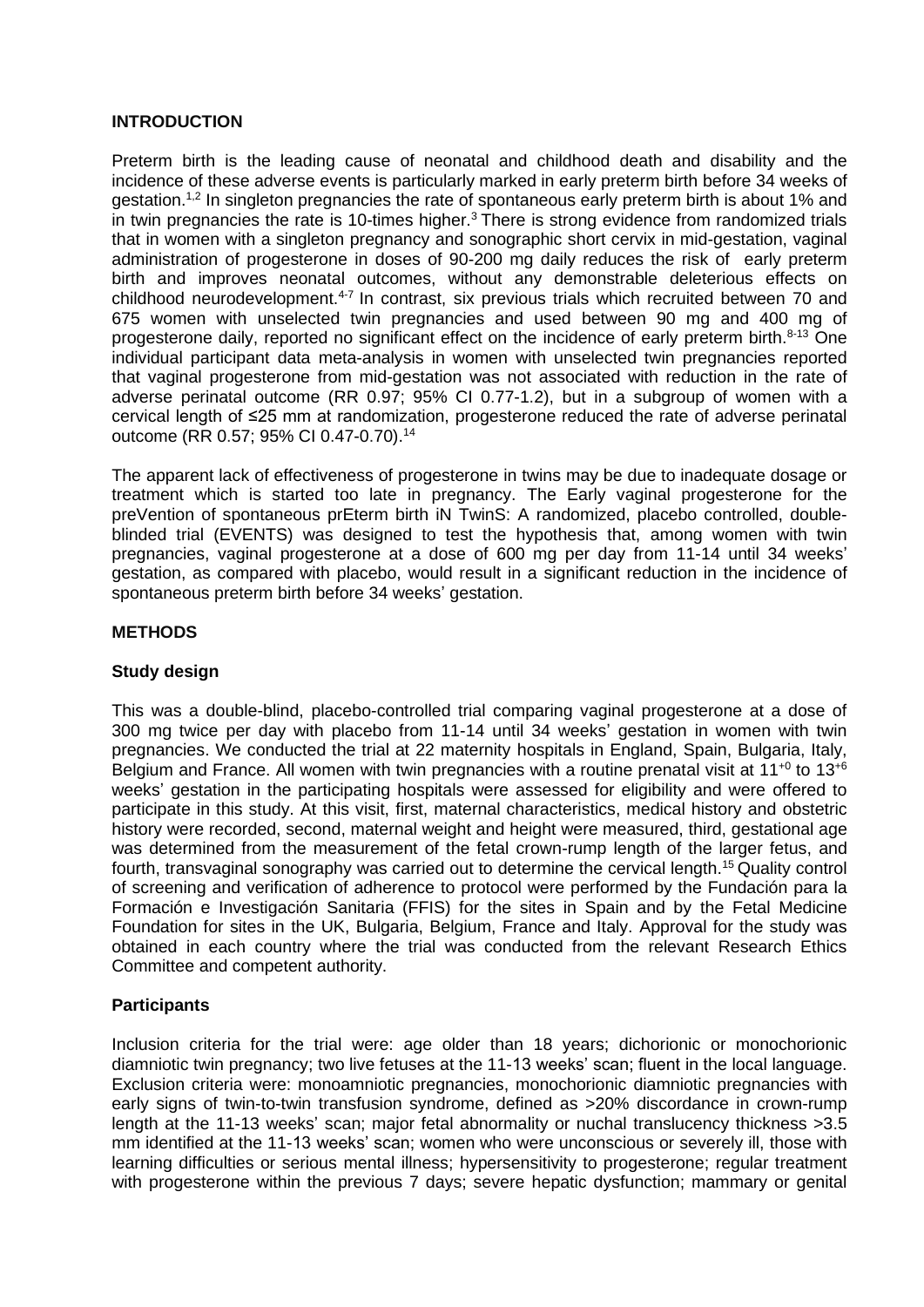tract carcinoma, thrombophlebitis or thromboembolic disorders; porphyria; cerebral hemorrhage; allergy to sunflower oil, soya lecithin, gelatin, glycerol (E422), titanium dioxide (E171); and participation in another drug trial within 28 days. Potential trial participants were given written information about the trial and those who agreed to participate provided written informed consent.

## **Randomization and masking**

Eligible women were randomly assigned, in a 1:1 ratio, with the use of a simple permuted block provided by Besins Healthcare, Bruxelles, Belgium, to receive either progesterone or placebo and in the random-sequence generation there was stratification according to participating center. The placebo and progesterone capsules were manufactured, packaged, labelled, stored and distributed by Besins Healthcare, Bruxelles, Belgium. The placebo capsules were identical to those of the progesterone in parameters such as size, thickness, physical properties and appearance. Participants, investigators, pharmacists, and others involved in giving the intervention, assessing outcomes, or analyzing data remained masked to treatment allocation until the end of the study.

## **Procedures**

After randomization, study participants were prescribed the investigational medicinal product, received instructions on self-administration of one vaginal capsule twice daily throughout the study and to stop vaginal insertion of capsules at 34 weeks' gestation or in the event of earlier delivery. Compliance and adverse events were assessed and recorded at follow up clinical visits at 20-22, 24-26, 28-30, 31-33 and 35-37 weeks' gestation in dichorionic twin pregnancies and at 16-17 weeks and every two weeks thereafter in monochorionic twin pregnancies, and in one telephone interview 30 days after the last capsule was taken. Participants were encouraged to record any side effects or adverse events in a diary that was reviewed at each trial visit and they were specifically asked about such events at the telephone interview. We assessed adherence by researchers counting the capsules returned by participants at each visit and by the participants themselves at the telephone interview. The total number of capsules taken was calculated by subtracting the number of capsules returned from the number of capsules prescribed.

## **Outcome measures**

The primary outcome measure was spontaneous birth between  $24^{+0}$  and  $33^{+6}$  weeks' gestation inclusive. In cases in which one fetus died (termination, miscarriage or stillbirth) at a gestational age that is earlier than that of the birth of the second fetus, the gestational age for pregnancy outcome was the one at the birth of the second twin.

Secondary outcomes were spontaneous birth between 24 weeks and <28, <30, <32 and <37 weeks; spontaneous or indicated birth between 24 weeks and <28, <30, <32, <34 and <37 weeks; spontaneous or indicated birth between randomization and <24, <28, <30, <32 and <34 weeks; stillbirth or neonatal death; neonatal complications; neonatal therapy; and poor fetal growth (birth weight below 1500 g, 2000 g and below the 3rd, 5th, or 10th percentile).<sup>16</sup>

Adherence was considered to be good if the reported use of capsules was ≥80% of the total number participants should have used between the date of randomization and the date of the 34 weeks visit or delivery if this occurred prior to 34 weeks.

## **Statistical analysis**

It was hypothesized that vaginal progesterone would reduce the rate of spontaneous birth between 24+0 and 33+6 weeks of gestation by 40%, from 13% in the placebo group to 7.8% in the progesterone group. We calculated that enrolment of 1,080 participants would give the study a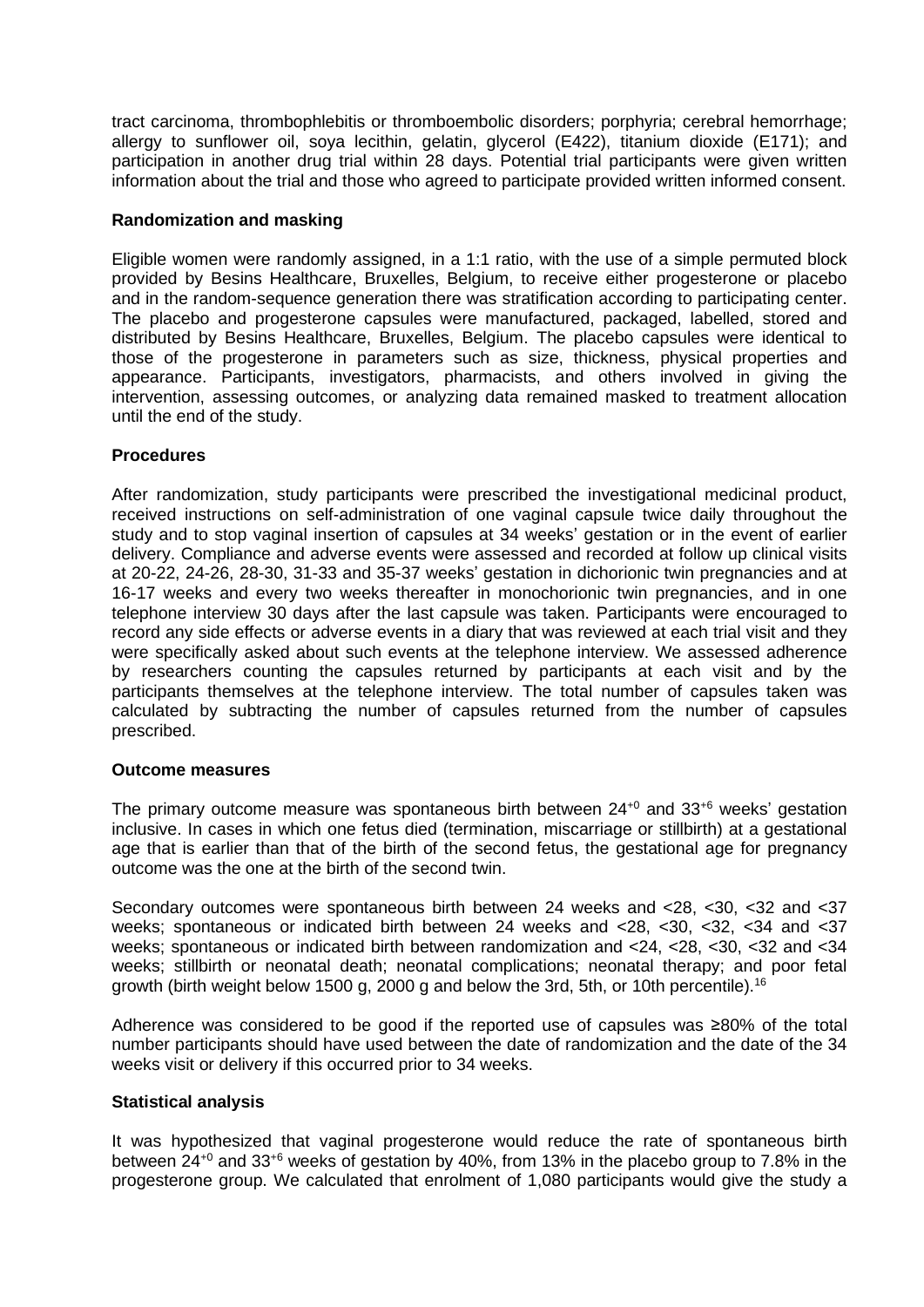power of 80% to show a treatment effect at a two-sided alpha level of 5%. The target recruitment figure was inflated to 1,188 to account for approximately 10% attrition.

Statistical analyses were carried out on an intention-to-treat basis, and no interim analyses were performed. Logistic regression analysis was used to determine the significance of difference in incidence of spontaneous birth between 24+0 and 33+6 weeks' gestation between the progesterone and placebo groups, adjusting for the effect of participating center, chrorionicity (monochorionic, dichorionic), parity (nulliparous, parous with previous preterm birth, parous without previous preterm birth) and method of conception (*in vitro* fertilization, natural conception or use of ovulation drugs). The treatment effect was quantified as odds ratio with 95% confidence interval in the progesterone group. We also produced Kaplan-Meier survival estimates of the cumulative incidence of spontaneous birth between 24+0 and 33+6 weeks' gestation according to trial group, in which births before 24 weeks and indicated births before 34 weeks were treated as censored observations. Cox regression was used to test the effect of treatment adjusting for parity, chorionicity and conception.

Prespecified tests of treatment interaction effects with chrorionicity, parity, method of conception, compliance and cervical length at recruitment were performed. Cervical length was included as a continuous covariate defined as 35 mm minus cervical length for cervical length <35 mm and 0 for cervical length ≥35 mm. This choice of transformation was made on the basis of analysis of data blinded to treatment allocation. To aid interpretation, analyses were performed to examine the effect of treatment by subgroups defined in terms of chrorionicity, parity, method of conception, compliance and cervical length. The findings from the planned analyses led to a post hoc analysis of gestational age at delivery using mixed effects Cox regression models. The proportional hazards assumption for the treatment effect was clearly inappropriate; the cumulative incidence curves for progesterone and placebo crossed (see results). This led to stratification according to gestational age at delivery. We chose to estimate hazard ratios with stratification of gestational age into two strata: deliveries before 32 weeks and deliveries between 32+0 and 33+6 weeks.

Secondary outcomes were compared across treatment groups using mixed effects logistic regression with fixed effects for treatment, parity and chorionicity, and random effects for center. Results were presented as forest plots showing estimates and 95% confidence intervals (CI) for treatment effects. Results on perinatal and neonatal outcome were examined both at the pregnancy and fetal / neonatal level. For fetal / neonatal outcomes random effects were included for pregnancy to account for associations between fetuses / neonates of the same mother.

The statistical software package R was used for data analyses.<sup>17-21</sup>

# **RESULTS**

## **Trial participants**

Recruitment to the trial started in May 2017 and was completed in April 2019. A total of 2,456 women with twin pregnancies were screened and 523 (21.3%) of these were excluded from recruitment to the trial because they did not fulfil the eligibility criteria (Fig. 1). Of the 1,933 eligible women, 1,194 (61.8%) agreed to participate in the trial. After randomization 21 (1.8%) women withdrew consent and 4 (0.3%) were lost to follow-up. The progesterone and placebo groups were well balanced at baseline (Table 1).

In the progesterone group 15 women delivered before 24 weeks' gestation, including 2 pregnancy terminations (one for fetal abnormalities and another for social reasons); in the placebo group 26 women delivered before 24 weeks' gestation, including 3 pregnancy terminations (one for fetal abnormalities and two for social reasons). In the progesterone group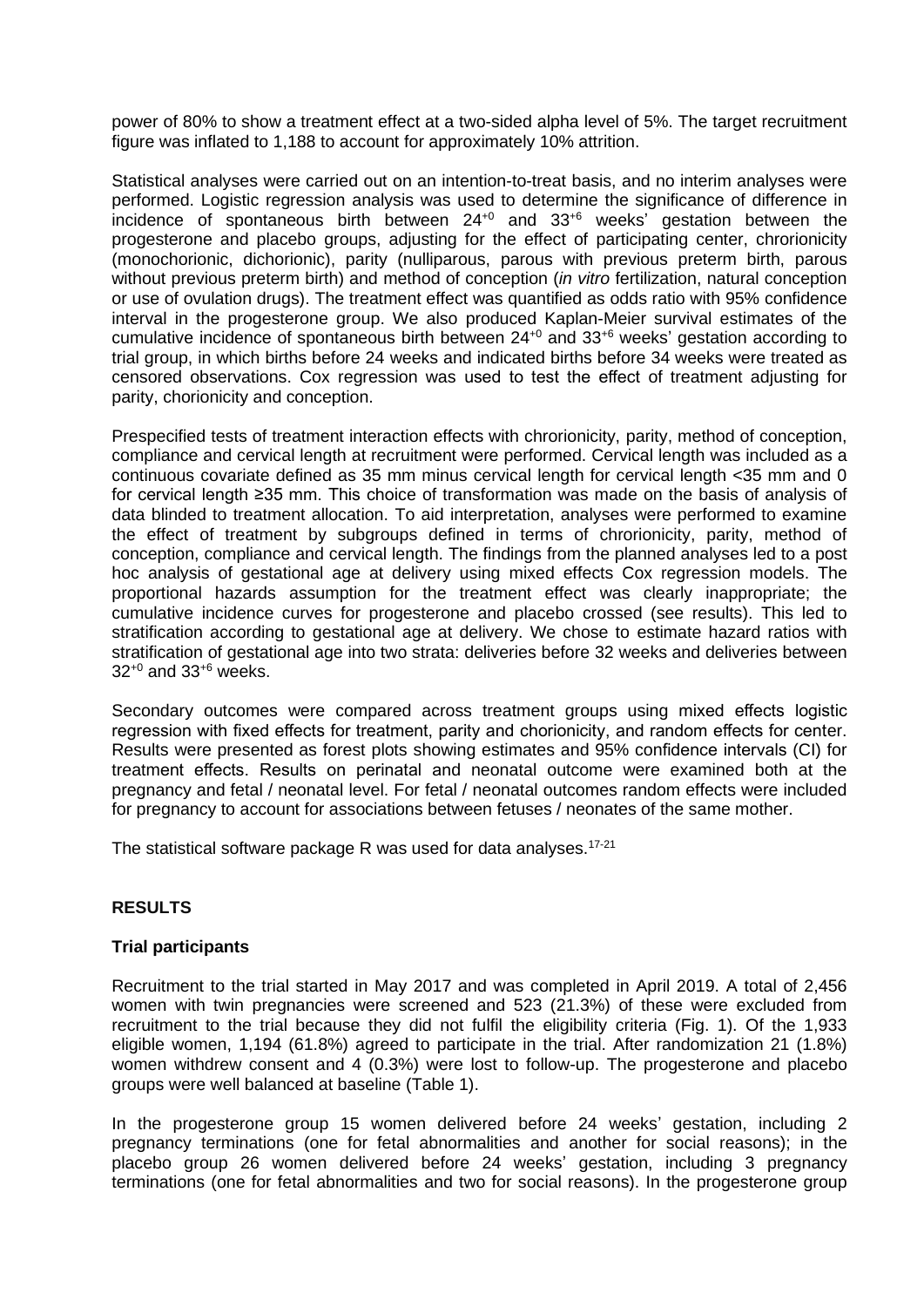26 women had indicated delivery at between  $24^{+0}$  and  $33^{+6}$  weeks' gestation, including 24 for preeclampsia and / or fetal growth restriction, one for abruption and one for obstetric cholestasis; in the placebo group there were 23 indicated deliveries, including 20 for preeclampsia and / or fetal growth restriction, one for abruption, one for severe maternal hydronephrosis and one for twin anemia-polycythemia sequence.

## **Primary outcome**

After excluding births before 24 weeks and indicated deliveries before 34 weeks, spontaneous birth between 24<sup>+0</sup> and 33<sup>+6</sup> weeks of gestation occurred in 10.4% (56/541) participants in the progesterone group and in 8.2% (44/538) in the placebo group (odds ratio in the progesterone group, adjusting for the effect of participating center, chrorionicity, parity and method of conception, 1.35; 95% CI, 0.88-2.05; p=0.17) (Table 2).

In the mixed effects logistic regression model for the primary analysis, the rate of spontaneous birth between  $24^{+0}$  and  $33^{+6}$  weeks was higher in women with monochorionic than dichorionic pregnancies (odds ratio 1.91; 95% CI 1.20-3.03; p=0.006), and in parous women with previous preterm births than in nulliparous women (odds ratio 2.631; 95% CI 1.26-5.48; p=0.010), but there was no significant difference between pregnancies conceived by *in vitro* fertilization and natural conception or those conceived after use of ovulation induction drugs (odds ratio 0.81; 95% CI 0.47-1.37; p=0.43) (Table S1 and S2 and Fig. S1 in the Supplementary Appendix).

Per-protocol analysis in the subgroup of women with adherence of ≥80% demonstrated that administration of progesterone, compared to placebo, was associated with a significant increase in the rate of spontaneous preterm birth between  $24^{+0}$  and  $33^{+6}$  weeks' gestation; 9.5% (42/443) participants in the progesterone group and 5.9% (26/443) in the placebo group, (odds ratio in the progesterone group, adjusting for the effect of participating center, chrorionicity, parity and method of conception, 1.73; 95% CI 1.04 to 2.91; p=0.037). Nevertheless, the effect of vaginal progesterone on spontaneous birth between  $24^{+0}$  and  $33^{+6}$  weeks did not differ significantly between women with an adherence ≥80% and those with adherences of 60-79% and <60% (Fig. S1 in the Supplementary Appendix).

For the intention to treat population, pre-specified tests showed no evidence of interaction between the effects of treatment and chorionicity (p=0.28), parity (p=0.35) method of conception  $(p=0.56)$  and adherence  $(p=0.34)$ ; however, there was weak evidence of an interaction with cervical length (p=0.08) suggestive of harm to those with cervical length ≥30 mm (odds ratio 1.61, 95% CI 1.01-2.59) and potential benefit for those with cervical length <30 mm (odds ratio 0.56; 95% CI 0.20-1.60) (Fig. S1 and S2 in the Supplementary Appendix).

## **Secondary outcomes**

The treatment effect for secondary outcomes, quantified as odds ratio in the progesterone group with 95% confidence interval is shown in Table 2. There was no significant between-group difference in the incidence of any secondary outcomes. Interclass correlations for neonatal outcomes were calculated in Table S3 in the Supplementary Appendix.

## **Time to event analyses**

The cumulative incidence of spontaneous birth between  $24^{+0}$  and  $33^{+6}$  weeks of gestation is shown in Fig. 2; the hazard ratio was 1.29 (95% CI 0.87-1.91). Tests of interactions mirrored those from the logistic regression with no evidence of interaction between the effects of treatment and chorionicity, parity, method of conception or adherence. There was some evidence of an interaction between the effect of treatment and cervical length p=0.049 (Table S4 in the Supplementary Appendix). For those with cervical length ≥30 mm the hazard ratio was 1.58 (95% CI 1.01-2.47) suggestive of harm, whereas for those with cervical length <30 mm there was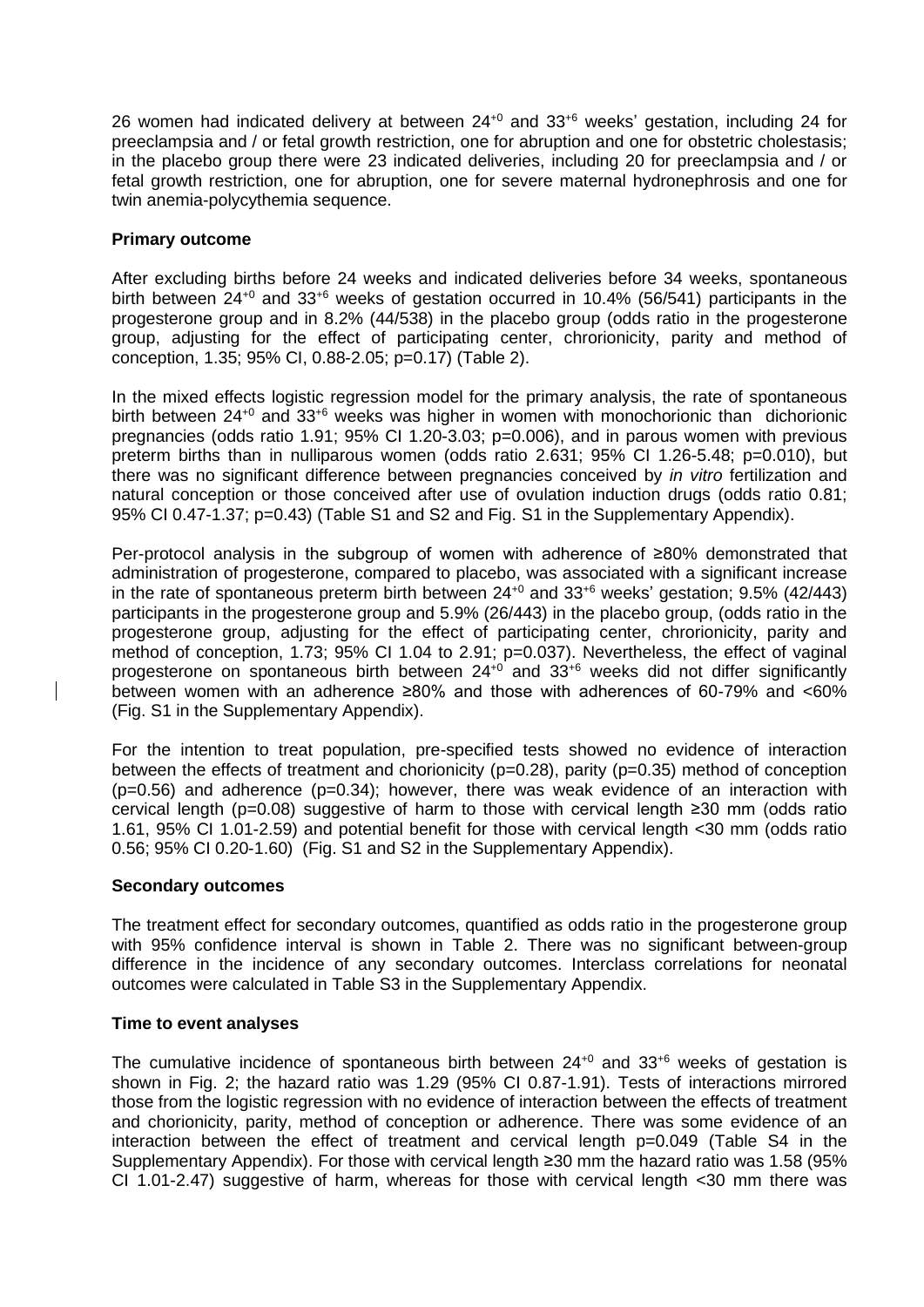potential benefit (hazard ratio 0.49, 95% CI 0.19-1.32). There was also evidence of an interaction between the effect of treatment and cervical length for miscarriage or spontaneous birth from randomization to 33<sup>+6</sup> weeks (p=0.040), but not for all births between randomization and 33<sup>+6</sup> weeks (p=0.45) (Tables S5 and S6 in the Ssupplementary Appendix).

Cumulative incidences stratified by cervical length for spontaneous birth between  $24^{+0}$  and  $33^{+6}$ weeks, miscarriage or spontaneous birth between randomization and 33<sup>+6</sup> weeks and all births between randomization and  $33^{+6}$  weeks are shown in Fig. 3. It is clear from the cumulative incidence curves that the proportional hazards assumption for the treatment effect is unrealistic because the cumulative incidence curves for progesterone and placebo crossed. This led to the estimation of hazard ratios stratified according to gestational age at birth shown in Fig. 4 and Table S7 in the Supplementary Appendix. The most notable feature of Fig. 4 is the relative reduction in risk (progesterone/placebo) of spontaneous births before  $32^{+0}$  weeks in those with a cervical length less than 30mm. For all spontaneous births hazard ratio 0.23 (95% CI: 0.08 - 0.69). This can be contrasted with an increase in the rate of spontaneous births between  $32^{+0}$ and 33+6 weeks (hazard ratio 1.42, 95% CI: 0.31 - 6.43) which suggests that in those with short cervical lengths the effect of progesterone is to delay premature delivery; decreasing risks before 32 weeks but, increasing them between 32 and 36 weeks.

# **Adverse events**

In the progesterone group there were 1.4% (8/582) women and 1.9% (22/1,164) fetuses with at least one serious adverse event; the respective numbers for the placebo group were 1.2%  $(7/587)$  and 3.2%  $(37/1,174)$ ,  $(p=0.80$  and  $p=0.06$ , respectively) (Table 3). In the progesterone group there were 200 (34.4%) women with non-serious adverse events and the respective values in the placebo group were 186 (31.7%), (p=0.35) (Table S8 in the Supplementary Appendix). There was no significant difference between the two groups in the incidence of preeclampsia, gestational hypertension, gestational diabetes mellitus and intrahepatic cholestasis (Table S9 in the Supplementary Appendix).

## **Adherence**

Adherence was ≥80% in 952 (81.4%) of the participants. There were no significant betweengroup differences in the degree of adherence (Table S10 in the Supplementary Appendix). A sensitivity analysis taking into account adherence to treatment is shown in Fig. S1 in the Supplementary Appendix.

# **COMMENT**

## **Main findings of the study**

In this large multicenter randomized placebo-controlled trial involving women with twin pregnancies universal administration of progesterone at a dose of 300 mg twice per day from 11- 14 until 34 weeks' gestation did not reduce the incidence of spontaneous birth between 24+0 and 33<sup>+6</sup> weeks' gestation. There was no evidence of any difference between the groups in the incidence of other pregnancy complications, adverse fetal or neonatal outcomes, and maternal or fetal serious adverse events. Adherence to treatment was good with >80% of the participants taking ≥80% of their capsules.

In pre-specified tests we found no evidence of interaction between the effects of treatment and chorionicity, parity, method of conception and adherence, but there was weak evidence of an interaction with cervical length; in the small subgroup of women with cervical length <30 mm we could not exclude the possibility of benefit from vaginal progesterone.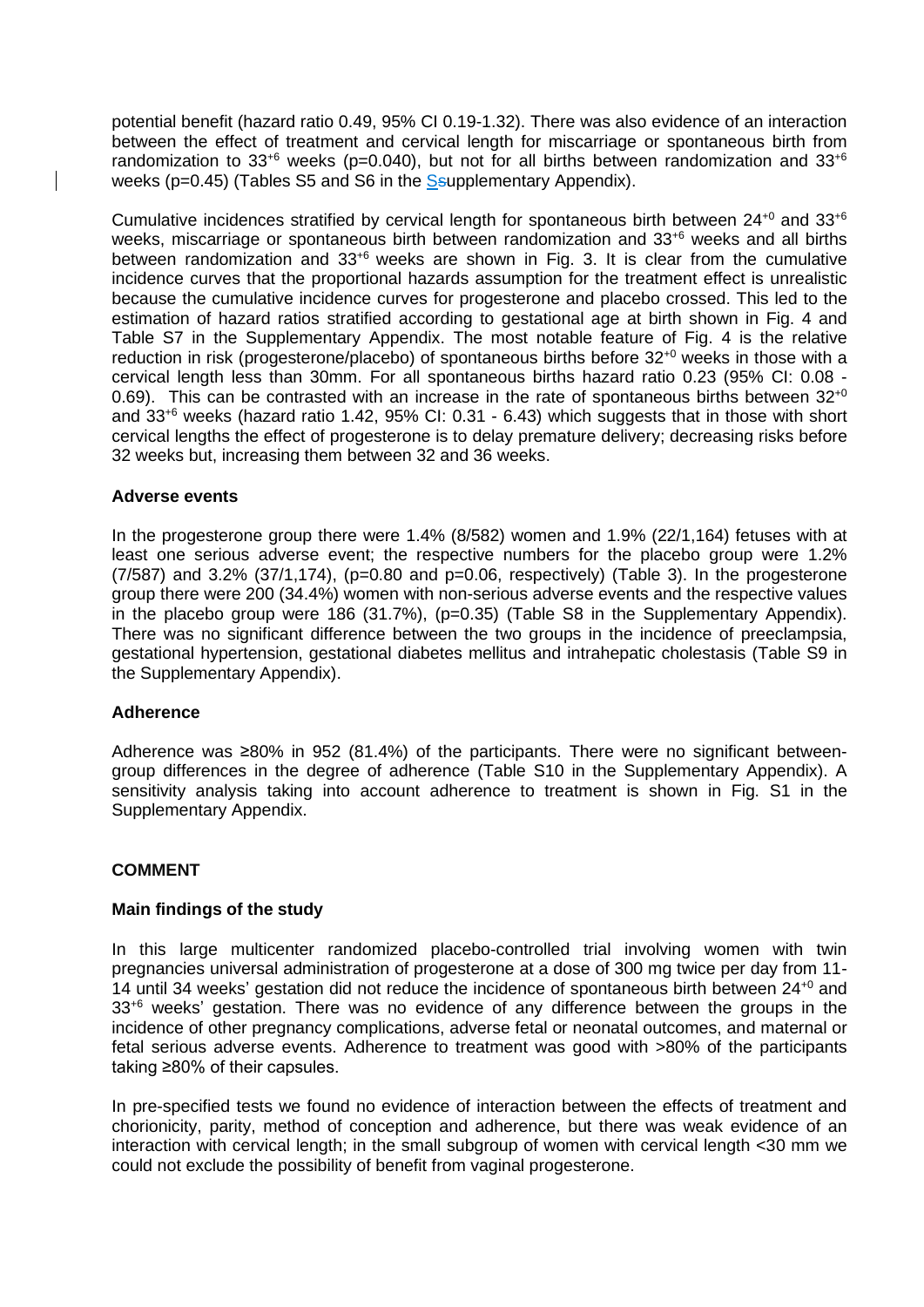The selected primary outcome was spontaneous birth at  $24^{+0}$  to  $33^{+6}$  weeks' gestation, rather than all births between randomization and 34 weeks. We chose spontaneous rather than all preterm births because there is no reason to believe that progesterone would reduce indicated preterm births. As shown in Table 2 we found that the rates of all births at  $24^{+0}$  to  $33^{+6}$  weeks were 14.5% for the progesterone group and 11.9% for the placebo group. We excluded births before 24 weeks to allow comparison with the results of previous trials that recruited patients at mid-gestation. However, this exclusion could mask an effect of progesterone of converting late miscarriages to early preterm births; birth between randomization and 24 weeks occurred in 2.6% of pregnancies in the progesterone group and in 4.4% in the placebo group, but the rate of all births between randomization and 34 weeks were 16.7% for the progesterone group and 15.8% for the placebo group.

## **Interpretation of results and comparison with findings of previous studies**

The findings of this study, where progesterone therapy was initiated in early pregnancy, are consistent with those of six previous smaller trials in unselected twin pregnancies that investigated the value of prophylactic use of lower doses of vaginal progesterone from midgestation and reported no significant effect on the incidence of early preterm birth.<sup>8-13</sup> Consequently, in twin pregnancies there is no benefit from universal prophylactic use of progesterone even when the dose is high and the drug is initiated from as early as 11 weeks' gestation. Indeed, our findings that the incidence of spontaneous early preterm birth is increased in women with good adherence to treatment and in those with cervical length ≥30 mm suggest that such treatment may actually be harmful. This observation has not been previously identified with a multiple gestation exposed to vaginal progesterone and raises the potential that harm may be related to the high dose, the early onset of therapy, or the duration of high dose therapy; however, further study is necessary. The identification of potential harm in this lowest risk subpopulation of women with a multiple gestation exposed to a different progestogen, 17-OHPC, has also been demonstrated by Schuit *et al* in an individual participant data meta-analysis. 14 Therefore, providers should avoid use of any progestogen therapy in unselected twin pregnancies due to the accumulating evidence of potential harm.

Our finding of possible benefit from vaginal progesterone in the group with short cervix is consistent with the results of two individual participant data meta-analyses. One meta-analysis reported that although in women with unselected twin pregnancies vaginal progesterone from mid-gestation is not associated with reduction in the rate of preterm birth or adverse perinatal outcome, in a subgroup with short cervix progesterone reduces the rate of adverse perinatal outcome.<sup>14</sup> Another individual participant data meta-analysis reported that administration of vaginal progesterone to asymptomatic women with a twin pregnancy and a mid-trimester sonographic short cervix significantly reduces the risk of both early preterm birth and neonatal death.<sup>22</sup> Consequently, the small subgroup of women with short cervix merits further investigation.

Our finding of convergence of the cumulative incidence with gestational age together with the restricted beneficial effect of progesterone to births before 32 weeks' gestation suggests that the effect of progesterone is to delay the gestational age at delivery for those pregnancies destined to deliver before 32 weeks. This is similar to the suggested effect of aspirin in delaying deliveries due to preeclampsia.<sup>23</sup>

## **Strengths and limitations**

Strengths of the study include its large size, high acceptance to randomization and adherence to treatment, and low rates of withdrawal and loss to follow up. However, the event rates were lower than anticipated so that the primary outcome was somewhat underpowered. Findings from the mixed effects Cox regression were the result of a post-hoc analyses and should be considered as exploratory. This is the first phase III study to suggest first trimester cervical length may be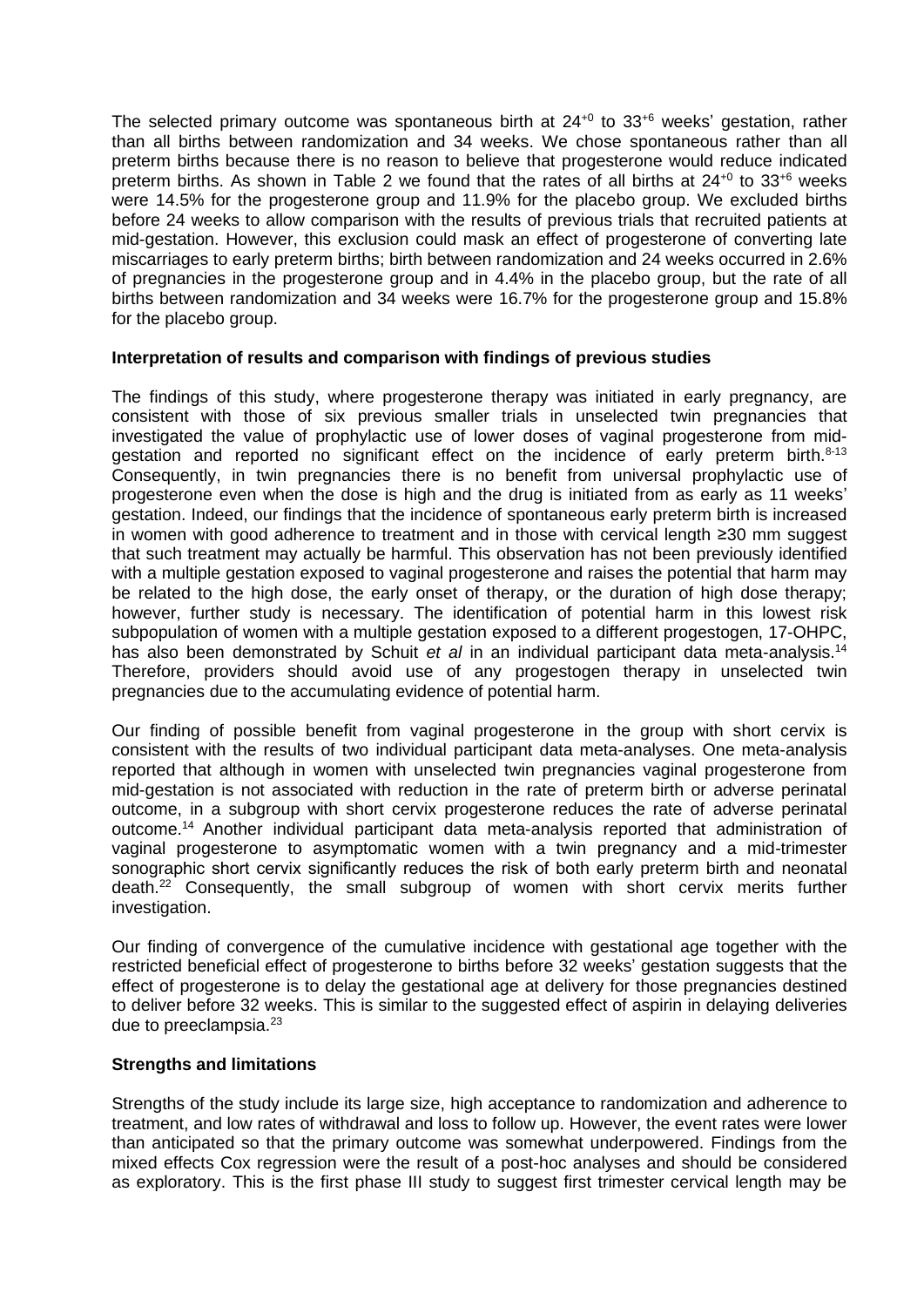utilized to discriminate treatment response to vaginal progesterone and further study is required to validate this observation.

# **Conclusions**

In conclusion, this randomized trial showed that in unselected twin pregnancies administration of progesterone at a dose of 600 mg per day from 11-14 until 34 weeks' gestation did not reduce the incidence of spontaneous birth between  $24^{+0}$  and  $33^{+6}$  weeks' gestation. Post hoc time to event analysis led to the suggestion that progesterone may reduce the risk of spontaneous birth <32 weeks in -women with cervical length <30 mm and it may increase the risk for those with cervical length ≥30 mm.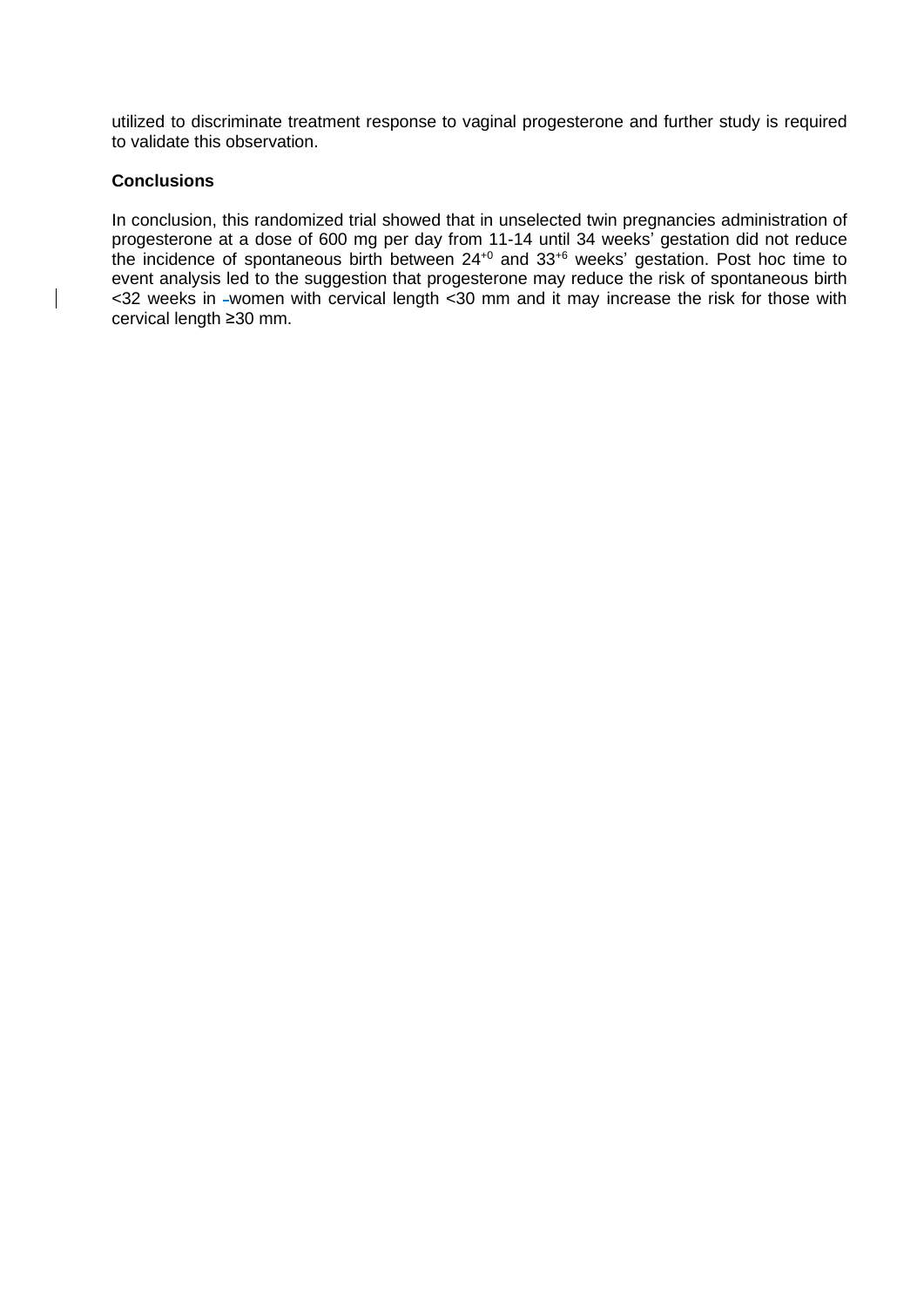## **Acknowledgements**

We thank all the participants and their attending obstetricians and midwives; Dr. George Attilakos, University College London Hospital, Dr. Bryony Jones, Imperial College Healthcare NHS Trust, Dr. Mark Turner, University of Liverpool, Dr. Christina Yu, Imperial College Healthcare NHS Trust, and Ian Bradbury, Statistics at Frontier Science Scotland, all from the United Kingdom, and Dr. Anca Panaitescu, Filanthropia Hospital Bucharest from Romania for serving as members of the trial steering committee or independent data monitoring committee; the Clinical Trial Unit-IMIB Arrixaca-SCReN platform of Virgen de la Arrixaca University Clinical Hospital, Murcia in Spain (grant PI18/01027 Instituto Carlos III) for being responsible for the project management and oversight of the trial; and the following medical professionals who helped in the recruitment and follow-up of participants: Jessica Aguilera, Mercedes de Alvarado, Matthew Anderson, Brindusa Cimpoca, Hila de Castro, Mariana Catalano, Carla Coronel, Dejana Dojchinovska, Apostolos Georgantis, Andrea Harrington, Salma Jabak, Konstantinos Maligiannis, Alicia Mazer Zumaeta, Maria Mohova, Aikaterini Papanikolaou, Christina Resta, Angeliki Rouvali, Efsaia Savvoulidou, Maria Tsavdaridou, Theodora Tsokaki, Denisa Vojtassakova and Emilie Zingler from London, United Kingdom; Vangeliya Atanasova and Cristina Casanova, from Madrid, Spain; Juan Luis Delgado, Delia Lopez, and Macarena Quesada Rojas, from Murcia, Spain; Carol Diaz, and Tania De Ganzo, from Granada, Spain; Ana del Campo, from Barakaldo, Spain, Vivien Dutemeyer, from Brussels, Belgium; Veronica Accurti and Ilma Floriana Carbone, from Milan, Italy; Vasil Kalev, from Sofia, Bulgaria; Fundación para la Formación e Investigación Sanitaria in Murcia, Spain represented by the Clinical Trials and Clinical Research Unit, acted as regulatory sponsor of this trial for all sites in Spain and the Fetal Medicine Foundation for sites in the UK, Bulgaria, Belgium, France and Italy.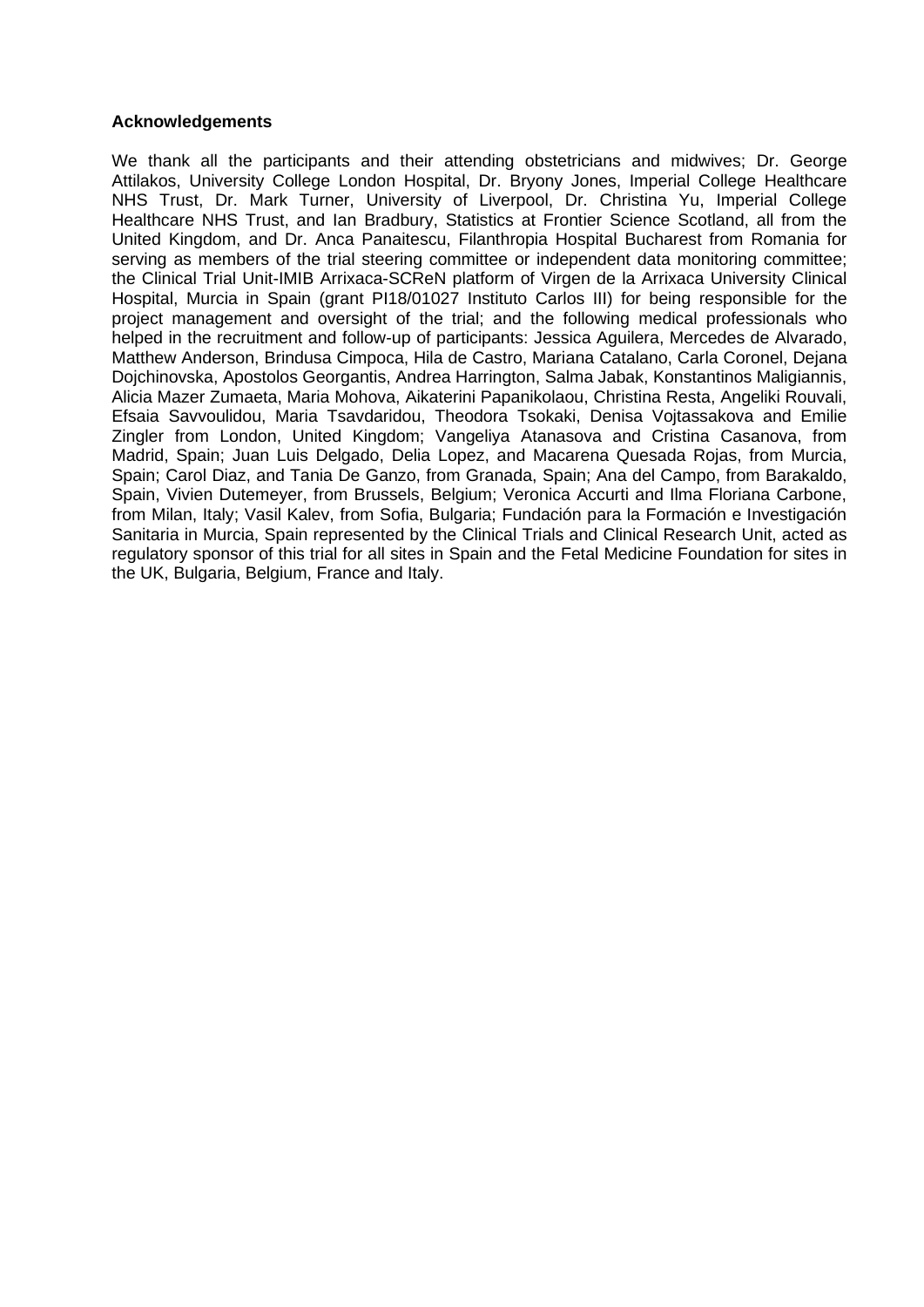## **REFERENCES**

- 1. United Nations Inter-agency Group for Child Mortality Estimation (UN IGME), 'Levels & Trends in Child Mortality: Report 2019, Estimates developed by the United Nations Interagency Group for Child Mortality Estimation', United Nations Children's Fund, New York, 2019.
- 2. Martin JA, Osterman MJK. Describing the increase in preterm births in the United States, 2014-2016. NCHS Data Brief 2018;312:1-8.
- 3. To MS, Fonseca EB, Molina FS, Cacho AM, Nicolaides KH. Maternal characteristics and cervical length in the prediction of spontaneous early preterm delivery in twins. Am J Obstet Gynecol 2006;194:1360-5.
- 4. Fonseca EB, Celik E, Parra M, Singh M, Nicolaides KH: Fetal Medicine Foundation Second Trimester Screening Group. Progesterone and the risk of preterm birth among women with a short cervix. N Engl J Med 2007;357:462-9.
- 5. Hassan SS, Romero R, Vidyadhari D, et al. PREGNANT Trial: Vaginal progesterone reduces the rate of preterm birth in women with a sonographic short cervix: a multicenter, randomized, double-blind, placebo-controlled trial. Ultrasound Obstet Gynecol 2011;38:18-31.
- 6. Romero R, Conde-Agudelo A, Da Fonseca E, et al. Vaginal progesterone for preventing preterm birth and adverse perinatal outcomes in singleton gestations with a short cervix: a meta-analysis of individual patient data. Am J Obstet Gynecol 2018;218:161-80.
- 7. Likis FE, Edwards DR, Andrews JC, et al. Progestogens for preterm birth prevention: a systematic review and meta-analysis. Obstet Gynecol 2012;120:897-907.
- 8. Norman JE, Mackenzie F, Owen P, et al. Progesterone for the prevention of preterm birth in twin pregnancy (STOPPIT): a randomised, double blind, placebo-controlled study and metaanalysis. Lancet 2009;373:2034-40.
- 9. Rode L, Klein K, Nicolaides KH, Krampl-Bettelheim E, Tabor A, PREDICT Group. Prevention of preterm delivery in twin gestations (PREDICT): a multicenter, randomized, placebocontrolled trial on the effect of vaginal micronized progesterone. Ultrasound Obstet Gynecol 2011;38:272-80.
- 10. Wood S, Ross S, Tang S, Miller L, Sauve R, Brant R. Vaginal progesterone to prevent preterm birth in multiple pregnancy: A randomized controlled trial. J Perinat Med 2012;40:593-9.
- 11. Serra V, Perales A, Meseguer J, et al. Increased doses of vaginal progesterone for the prevention of preterm birth in twin pregnancies: a randomised controlled double-blind multicentre trial. BJOG 2013;120:50-7.
- 12. Brizot ML, Hernandez W, Liao AW, et al. Vaginal progesterone for the prevention of preterm birth in twin gestations: a randomized placebo controlled double-blind study. Am J Obstet Gynecol 2015;213:82.e1-9.
- 13. Shabaan OM, Hassanin IM, Makhlouf AM, Salem MN, Hussein M, Mohamed M, Abbas AM. Vaginal progesterone for prevention of preterm delivery in women with twin pregnancy: a randomized controlled trial. Facts Views Vis Obgyn 2018;10:93-98.
- 14. Schuit E, Stock S, Rode L, et al. Effectiveness of progestogens to improve perinatal outcome in twin pregnancies: an individual participant data meta-analysis. BJOG 2015;122:27-37.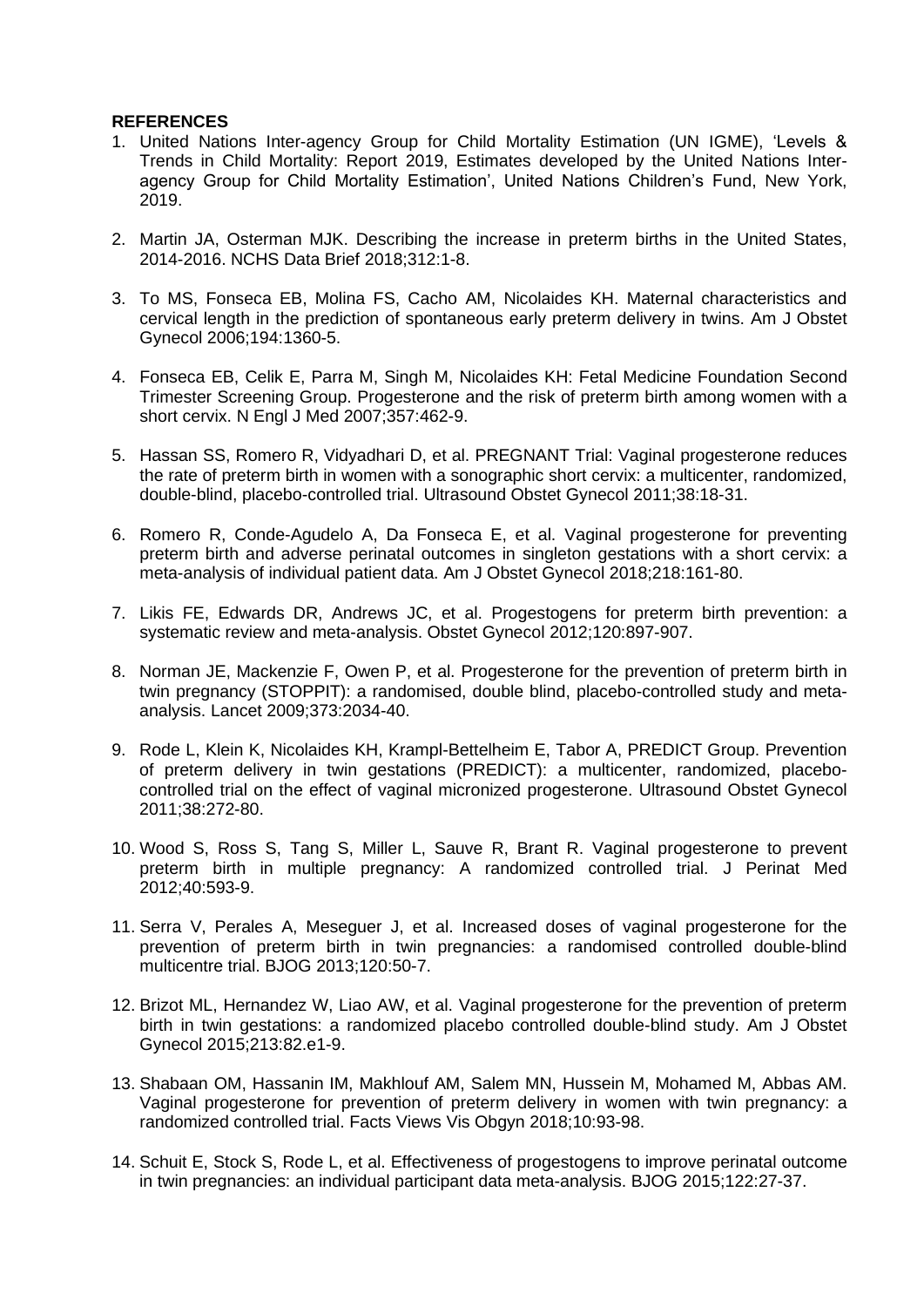- 15. Greco E, Lange A, Ushakov F, Calvo JR, Nicolaides KH. Prediction of spontaneous preterm delivery from endocervical length at 11 to 13 weeks. Prenat Diagn 2011;31:84-9.
- 16. Nicolaides KH, Wright D, Syngelaki A, Wright A, Akolekar R. Fetal Medicine Foundation fetal and neonatal population weight charts. Ultrasound Obstet Gynecol 2018;52:44-51.
- 17. R Development Core Team. R: A language and environment for statistical computing. R Foundation for Statistical Computing, Vienna, Austria. 2011 [\(http://www.R-project.org/\)](http://www.r-project.org/).
- 18. Bates D, Maechler M, Bolker B, Walker S. Fitting linear mixed-effects models using lme4. J Stat Soft 2015;67:1-48.
- 19. Therneau TM. A package for survival analysis in S. version 2.38, 2015 [cited 2020 Jan 6]; Available from: https://CRAN.R-project.org/package=survival
- 20. Therneau TM. Mixed effects cox models. R package version 2.2-14, 2019 [cited 2020 Jan 6]: Available from: https://CRAN.R-project.org/package=coxme
- 21. Revelle, WR, psych: Procedures for personality and psychological research, 2017. [cited 2020 Jan 6]: Available from: [https://CRAN.R-project.org/package=psych](https://cran.r-project.org/package=psych)
- 22. Romero R, Conde-Agudelo A, El-Refaie W, et al. Vaginal progesterone decreases preterm birth and neonatal morbidity and mortality in women with a twin gestation and a short cervix: an updated meta-analysis of individual patient data. Ultrasound Obstet Gynecol 2017;49:303- 14.
- 23. Wright D, Nicolaides KH. Aspirin delays the development of preeclampsia. Am J Obstet Gynecol 2019;220:580.e1-580.e6.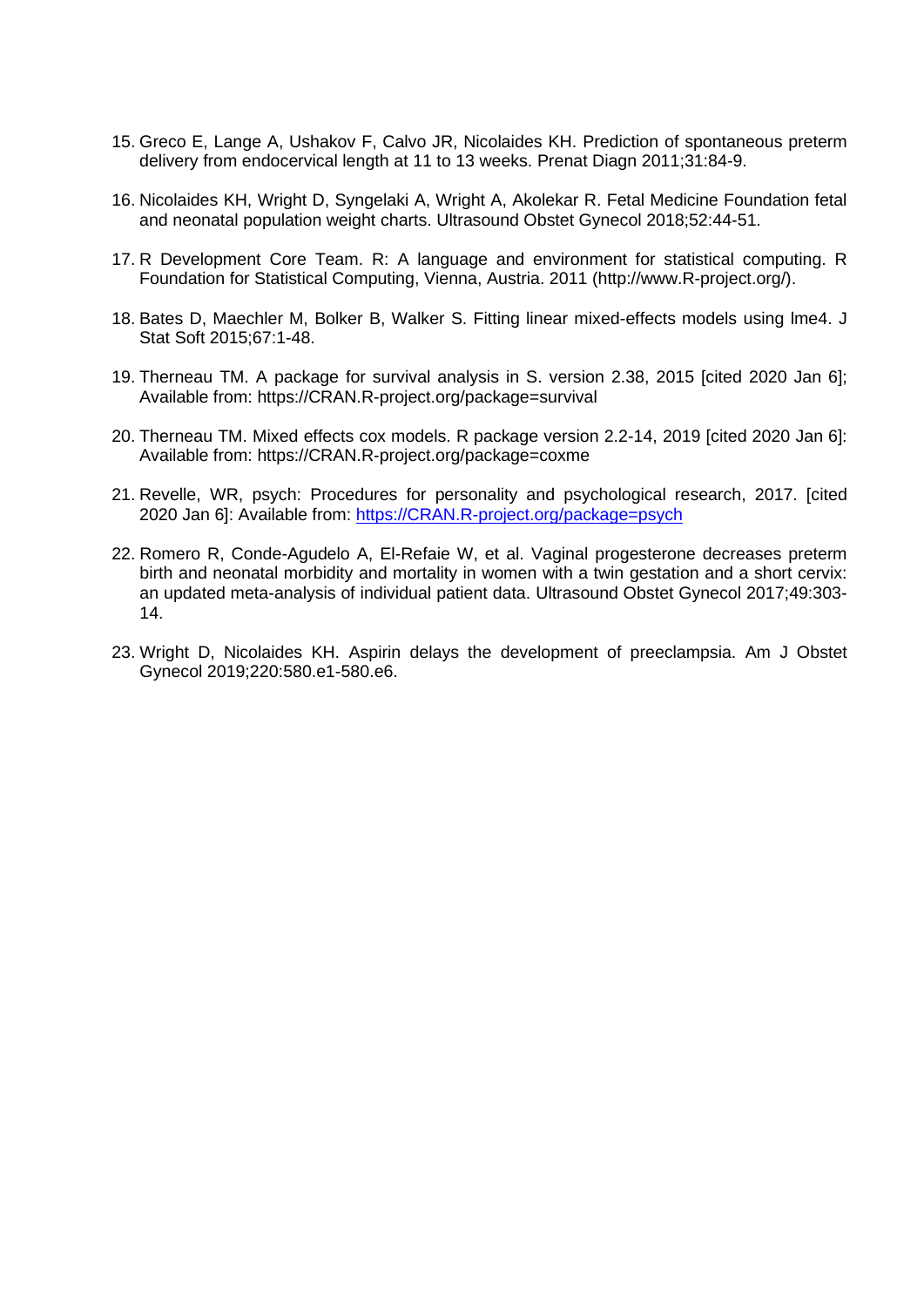## **FIGURE LEGENDS**

**Figure 1.** Screening, randomization and follow-up.

**Figure 2.** Kaplan–Meier plot of cumulative percentage of participants who delivered spontaneously between 24<sup>+0</sup> and 33<sup>+6</sup> weeks' gestation.

**Figure 3.** Cumulative incidences stratified by cervical length for spontaneous birth between 24<sup>+0</sup> and 33+6 weeks' gestation, miscarriage or spontaneous birth between randomization and 33+6 weeks and all births between randomization and 33+6 weeks. The blue curves are for the placebo group and the red ones for the progesterone group. The top three panels are for cervical length <30 mm and the bottom three for cervical length ≥30 mm.

Figure 4. Hazard ratios (progesterone / placebo) for spontaneous birth from 24<sup>+0</sup> to 33<sup>+6</sup> weeks' gestation, miscarriage of spontaneous birth between randomisation and 33<sup>+6</sup> weeks, and all births between randomisation and 33<sup>+6</sup> weeks by subgroup according to cervical length and by gestational age at delivery.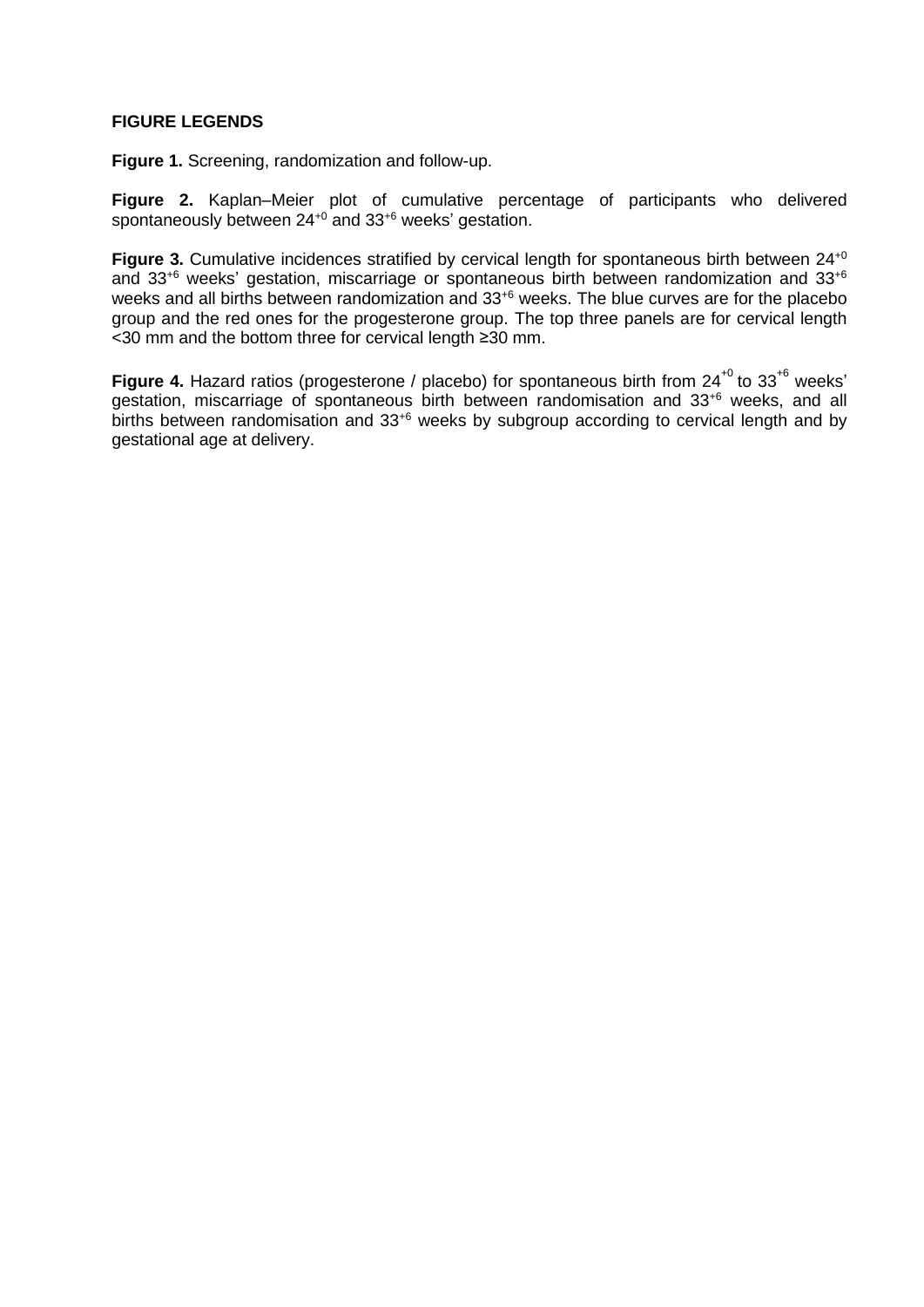**Table 1.** Characteristics of the trial participants.

| <b>Characteristic</b>                   | Progesterone group | Placebo group       |  |
|-----------------------------------------|--------------------|---------------------|--|
|                                         | $(n=582)$          | $(n=587)$           |  |
| Gestation at randomization (weeks)      | 13.2 (12.7 - 13.6) | $12.2(12.7 - 13.7)$ |  |
| Dichorionic pregnancies                 | 449 (77.1)         | 453 (77.2)          |  |
| Monochorionic pregnancies               | 133 (22.9)         | 134 (22.8)          |  |
| Cervical length (mm)                    | 34.4 (31.0-38.0)   | 34.6 (31.5-38.0)    |  |
| Cervical length <30 mm                  | 85 (14.6)          | 70 (11.9)           |  |
| Age (years)                             | 34.1 (30.3-37.7)   | 34.0 (30.0-37.6)    |  |
| Body mass index (kg/m <sup>2</sup> )    | 24.7 (21.9 - 28.4) | 24.3 (22.0 - 27.9)  |  |
| Height (cm)                             | 166 (161 - 170)    | 165 (160 - 170)     |  |
| Weight (kg)                             | 68.7 (59.6 - 79.0) | 66.5 (59.5 - 76.9)  |  |
| Race                                    |                    |                     |  |
| White                                   | 473 (81.3)         | 492 (83.8)          |  |
| <b>Black</b>                            | 69 (11.9)          | 59 (10.1)           |  |
| South Asian                             | 18(3.1)            | 28 (4.8)            |  |
| East Asian                              | 8(1.4)             | 3(0.5)              |  |
| Mixed                                   | 14(2.4)            | 5(0.9)              |  |
| Conception                              |                    |                     |  |
| Natural                                 | 382 (65.6)         | 380 (64.7)          |  |
| Assisted by use of ovulation drugs      | 35(6.0)            | 44 (7.5)            |  |
| In vitro fertilization                  | 165 (28.4)         | 163 (27.8)          |  |
| Cigarette smoker                        | 36(6.2)            | 39(6.6)             |  |
| Medical history                         |                    |                     |  |
| Chronic hypertension                    | 11(1.9)            | 7(1.2)              |  |
| Diabetes mellitus type 1 or 2           | 8(1.4)             | 3(0.5)              |  |
| Obstetrical history                     |                    |                     |  |
| Nulliparous                             | 317 (54.5)         | 326 (55.5)          |  |
| Parous with preterm birth <37 weeks     | 23(4.0)            | 33(5.6)             |  |
| Parous without preterm birth < 37 weeks | 242 (41.6)         | 228 (38.8)          |  |

Data are presented as median (25<sup>th</sup> to 75<sup>th</sup> percentile) or n (%).

 $\begin{array}{c} \hline \end{array}$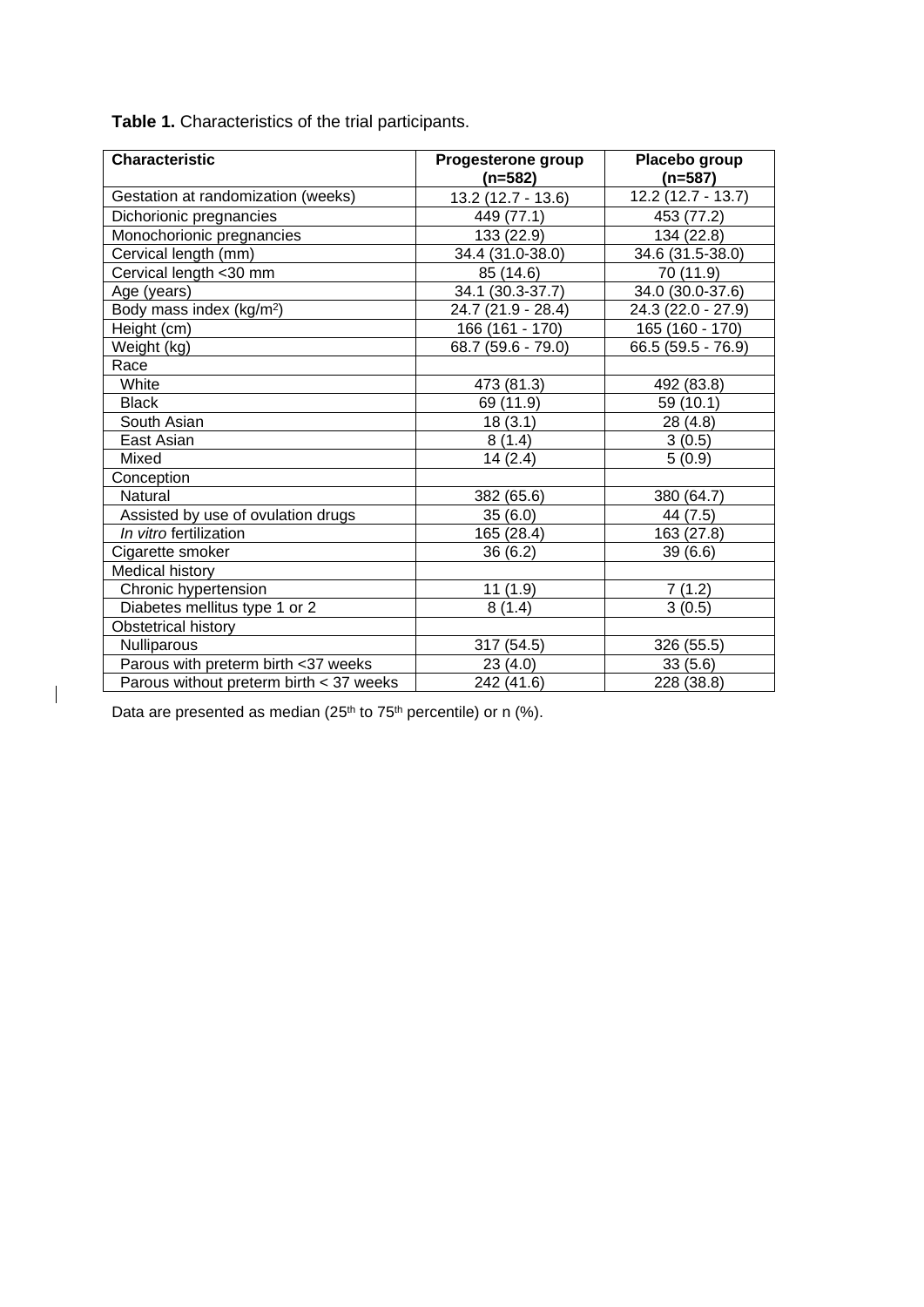# **Table 2.** Outcomes according to trial group.

|                                                          | <b>Pregnancy level</b>    |                             |                               | Neonatal/fetal level         |                                |                          |
|----------------------------------------------------------|---------------------------|-----------------------------|-------------------------------|------------------------------|--------------------------------|--------------------------|
| <b>Outcome measures</b>                                  | Progesterone group        | Placebo group               | OR (95% CI)                   | Progesterone group           | Placebo group                  | OR (95% CI)              |
| <b>Primary outcome</b>                                   |                           |                             |                               |                              |                                |                          |
| Spontaneous birth between 24 <sup>+0</sup> and <34 weeks | 56/541 (10.4)             | 44/538 (8.2)                | 1.35 (0.88-2.05)              |                              |                                |                          |
| <b>Secondary outcomes</b>                                |                           |                             |                               |                              |                                |                          |
| Any birth between randomization and <24 weeks            | 15/582(2.6)               | 26/587 (4.4)                | $0.57(0.30-1.10)$             |                              |                                |                          |
| Any birth between randomization and <34 weeks            | 97/582 (16.7)             | 93/587 (15.8)               | $1.10(0.80 - 1.51)$           |                              |                                |                          |
| Any birth between $24^{+0}$ and $<$ 34 weeks             | 82/567 (14.5)             | 67/561 (11.9)               | $1.28(0.90-1.82)$             |                              |                                |                          |
| Any birth between randomization and <28 weeks            | 23/582(4.0)               | 35/587 (6.0)                | $0.65(0.38-1.13)$             |                              | $\blacksquare$                 | $\sim$                   |
| Any birth between randomization and <30 weeks            | 31/582 (5.3)              | 49/587 (8.3)                | $0.63(0.39-1.01)$             | $\sim$                       | $\sim$                         | $\sim$                   |
| Any birth between randomization and <32 weeks            | $\overline{53/582}$ (9.1) | $\overline{65/587}$ (11.1)  | $0.81(0.55-1.20)$             |                              | $\blacksquare$                 | $\overline{\phantom{a}}$ |
| Any birth between randomization and <37 weeks            | 330/582 (56.7)            | 322/587 (54.9)              | 1.13 (0.88-1.46)              | $\blacksquare$               | $\blacksquare$                 | $\blacksquare$           |
| Any birth between $24^{+0}$ and $<$ 28 weeks             | 8/567(1.4)                | 9/561(1.6)                  | $0.89(0.34 - 2.33)$           | $\blacksquare$               | $\blacksquare$                 | $\blacksquare$           |
| Any birth between $24^{+0}$ and <30 weeks                | 16/567 (2.8)              | 23/561 (4.1)                | $0.70(0.36-1.34)$             | $\blacksquare$               | $\sim$                         | $\sim$                   |
| Any birth between $24^{+0}$ and $<$ 32 weeks             | 38/567 (6.7)              | 39/561 (7.0)                | $0.97(0.61-1.55)$             | $\blacksquare$               | $\overline{\phantom{a}}$       | $\overline{\phantom{a}}$ |
| Any birth between $24^{+0}$ and $<$ 37 weeks             | 315/567 (55.6)            | 296/561 (52.8)              | $1.16(0.90-1.51)$             | $\sim$                       | $\sim$                         | $\blacksquare$           |
| Spontaneous birth between 24 <sup>+0</sup> and <28 weeks | 8/567(1.4)                | 7/559(1.3)                  | $1.15(0.41 - 3.21)$           | $\overline{\phantom{a}}$     | $\sim$                         | $\sim$                   |
| Spontaneous birth between 24 <sup>+0</sup> and <30 weeks | 14/565 (2.5)              | 16/554 (2.9)                | $0.88(0.43-1.84)$             | $\overline{\phantom{a}}$     | $\overline{\phantom{a}}$       | $\blacksquare$           |
| Spontaneous birth between 24 <sup>+0</sup> and <32 weeks | 25/554 (4.5)              | $\sqrt{24}/546(4.4)$        | $\overline{1.05}$ (0.59-1.86) | $\blacksquare$               | $\blacksquare$                 | $\blacksquare$           |
| Spontaneous birth between $24^{+0}$ and $<$ 37 weeks     | 161/413 (39.0)            | 137/402 (34.1)              | 1.36 (1.00-1.83)              |                              |                                |                          |
| Stillbirth or neonatal death                             | 12/582(2.1)               | 9/587(1.5)                  | 1.41 (0.58-3.39)              | 15/1,164 (1.3)               | 10/1,174 (0.9)                 | 1.57 (0.70-3.53)         |
| <b>Live births</b>                                       | $n = 569$                 | $n = 565$                   |                               | $n=1,125$                    | $n=1,113$                      |                          |
| Birth weight                                             |                           |                             |                               |                              |                                |                          |
| < 1500 g                                                 | 51/569 (9.0)              | 50/565(8.8)                 | 1.03 (0.68-1.56)              | 75/1, 125(6.7)               | 76/1,113 (6.8)                 | $0.93(0.65-1.32)$        |
| $<$ 2000 $g$                                             | 174/569 (30.6)            | 159/565 (28.1)              | $1.16(0.89-1.50)$             | 259/1,125 (23.0)             | 239/1,113 (21.5)               | $1.13(0.92 - 1.40)$      |
| $\overline{<}3^{rd}$ percentile                          | 272/569 (47.8)            | 278/565 (49.2)              | $0.96(0.75-1.21)$             | 352/1,125 (31.3)             | 369/1,113 (33.2)               | $0.97(0.80 - 1.16)$      |
| <5 <sup>th</sup> percentile                              | 328/569(57.6)             | 319/565 (56.5)              | $1.07(0.84 - 1.36)$           | 443/1,125 (39.4)             | 441/1,113 (39.6)               | $1.05(0.88 - 1.25)$      |
| <10 <sup>th</sup> percentile                             | 394/569 (69.2)            | 390/565 (69.0)              | $1.02(0.79-1.31)$             | 581/1,125 (51.6)             | 576/1,113 (51.8)               | $1.04(0.88-1.24)$        |
| Neonatal therapy                                         | 171/569 (30.1)            | 159/565 (28.1)              | 1.12 (0.86-1.46)              | 268/1,125 (23.8)             | 252/1,113 (22.6)               | 1.09 (0.89-1.33)         |
| Admission to NICU                                        | 157/569 (27.6)            | 148/565 (26.2)              | $1.09(0.83 - 1.43)$           | 242/1,125 (21.5)             | 227/1,113 (20.4)               | $1.09(0.89 - 1.34)$      |
| Need for ventilation                                     | 132/569 (23.2)            | $\overline{121}/565$ (21.4) | $1.13(0.84 - 1.51)$           | 199/1,125 (17.7)             | 191/1,113 (17.2)               | $1.06(0.85-1.33)$        |
| Neonatal morbidity                                       | 56/569 (9.8)              | 57/565 (10.1)               | 1.00 (0.67-1.48)              | 77/1,125 (6.8)               | 85/1,113 (7.6)                 | $0.90(0.65-1.25)$        |
| Respiratory distress syndrome                            | 43/569 (7.6)              | 42/565(7.4)                 | 1.04 (0.67-1.63)              | 57/1, 125(5.1)               | 67/1,113 (6.0)                 | $0.85(0.59-1.22)$        |
| Intraventricular haemorrhage                             | 8/569(1.4)                | $\overline{9/565}$ (1.6)    | $0.89(0.34 - 2.33)$           | $\overline{8/1}$ , 125 (0.7) | $\overline{10/1,}$ 113 $(0.9)$ | $0.79(0.31 - 2.01)$      |
| Anaemia                                                  | 20/569 (3.5)              | 23/565 (4.1)                | $\overline{0.87}$ (0.47-1.61) | 25/1,125 (2.2)               | 29/1,113 (2.6)                 | $0.85(0.49-1.46)$        |
| Necrotising enterocolitis                                | 2/569(0.4)                | 3/565(0.5)                  | $0.70(0.12-4.23)$             | 2/1, 125(0.2)                | 3/1, 113(0.3)                  | $0.69(0.11-4.17)$        |
| Retinopathy                                              | 6/569(1.1)                | 13/565 (2.3)                | $0.46(0.17-1.24)$             | 7/1,125(0.6)                 | 18/1,113 (1.6)                 | $0.39(0.16-0.95)$        |
| Sepsis                                                   | 15/569 (2.6)              | 16/565 (2.8)                | $0.95(0.46-1.96)$             | 17/1,125 (1.5)               | 18/1,113 (1.6)                 | $0.95(0.49-1.86)$        |

OR = odds ratio; CI = confidence interval; NICU = neonatal intensive care unit